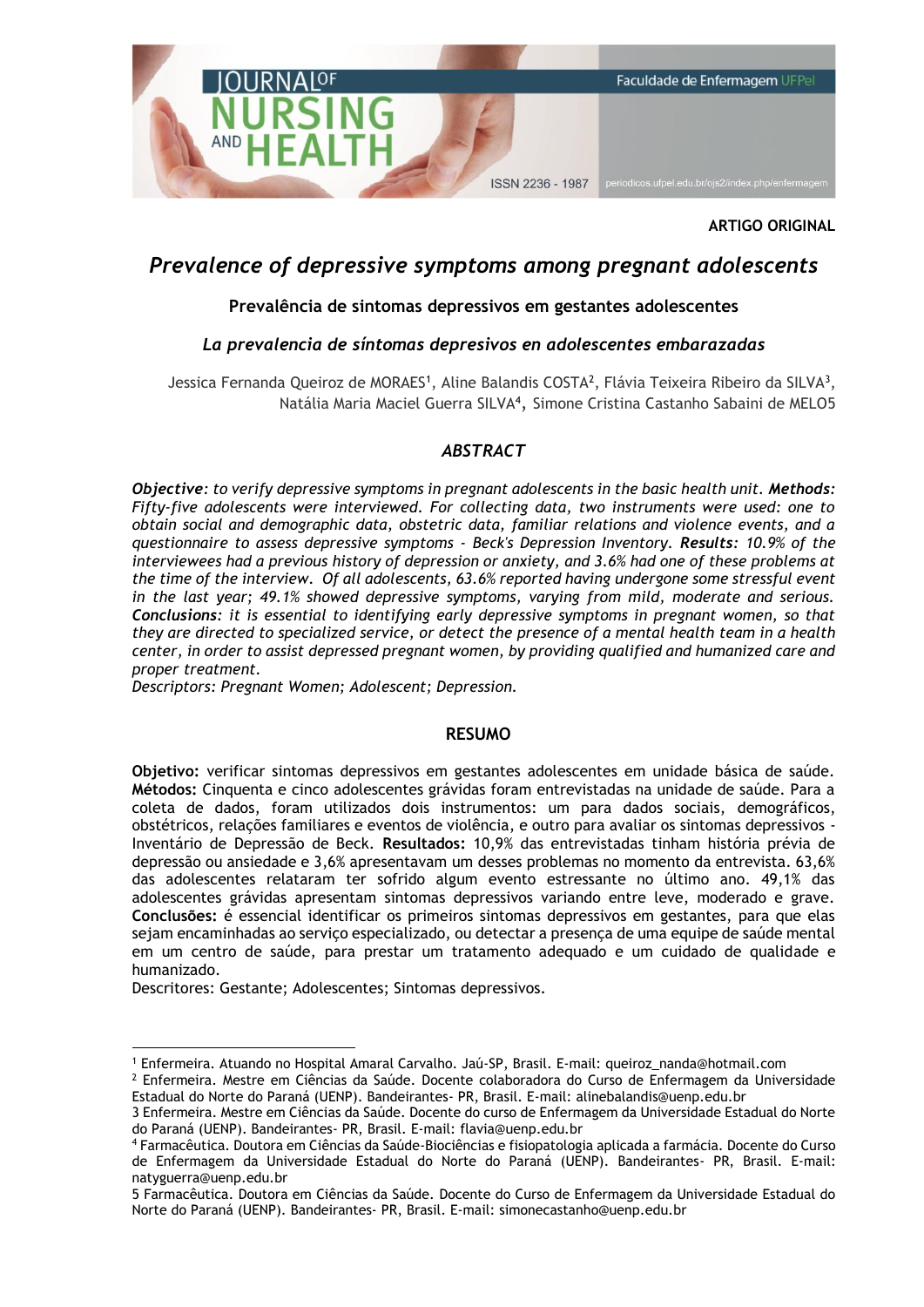

*Objetivo: verificar los síntomas depresivos en adolescentes embarazadas en la unidad básica de salud. Métodos: Cincuenta y cinco adolescentes embarazadas fueron entrevistados en la unidad de salud. Se utilizaron dos instrumentos: uno para datos obstétricas, relaciones familiares, sociales y demográficos eventos de violencia y otro para evaluar los síntomas depresivos - Inventario de Depresión de Beck. Resultados: 10,9% de los encuestados tenía una historia previa de depresión o ansiedade. 3,6% tenía uno de estos problemas en el momento de la entrevista. 63,6% de los adolescentes reportó haber experimentado algún evento estresante del año pasado. 49,1% de las embarazadas tienen síntomas depresivos que van desde leve, moderada y grave. Conclusiones: es esencial para identificar los primeros síntomas depresivos en embarazadas, por lo que se les envía a un servicio especializado, o la presencia de un equipo de salud mental en un centro de salud, para proporcionar un tratamiento adecuado.*

*Descriptores: mujeres embarazadas; Adolescente; Depresión.*

### **INTRODUCTION**

*Depression is deemed a public health issue that reaches approximately 154 million people all over the world, being twice as common in women than as in men.<sup>1</sup>*

*Such difference between genders has been attributed to genetics, the role of the gender in the society and hormone differences, which may lead women to an increased risk of humoral instability during puberty, premenstrual phase, after birth, perimenopause, after a miscarriage and during pregnancy.<sup>2</sup>*

*It is estimated that prevalence of depression during pregnancy reaches approximately 15% among developed countries and 20% in developing countries. 3 However, other authors report higher rates – 40-50%.<sup>4</sup>*

*Depression during pregnancy may cause damages to the mother and to the baby development, such as prematurity, low birth weight and impaired development of the child, specially when dealing with pregnant adolescents.<sup>1</sup>*

*Research carried out with pregnant women from 14 to 18 years old in Piracicaba (SP) has identified*  *prevalences of 20.8% for depression. Another work that investigates pregnant and non-pregnant adolescents has shown pregnant adolescents have greater prevalence of depression symptoms (24.2%) when compared to non-pregnant youngsters (4.5%).<sup>5</sup>*

*It is acknowledged that a certain level of psychic suffering and low selfworth are features present in adolescence by reason of a number of changes that occur at this stage of life. However, emotional aspects seem to increase in the event of pregnancy and, therefore, trigger a case of depression.<sup>5</sup>*

*Within that scenario, it is important to perform the present study, once, as we know, there are few papers that approach the presence of depressive symptoms in pregnant adolescents in Brazil, being that most of them have been developed within hospital environments. In view of the above, the purpose of this research is verifying depressive symptoms in pregnant adolescents in the basic health unit.*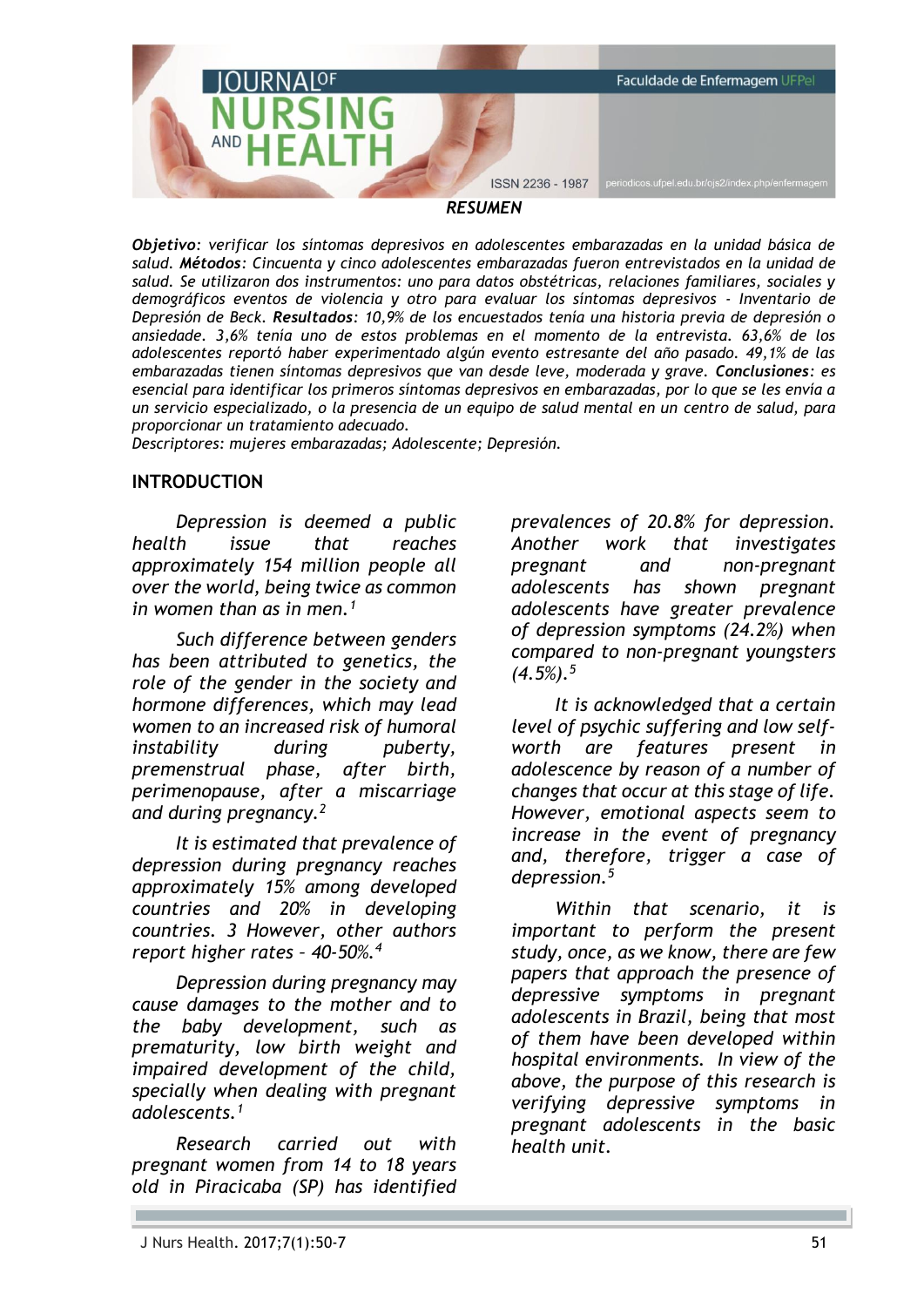Faculdade de Enfermagem UFPel

# *MATERIAL AND METHODS*

*This is a quantitative research of descriptive nature. The study population are pregnant adolescents managed between August 2014 and June 2015, enrolled at SISPRENATAL in the city of Bandeirantes - PR. Based on a population of 75 pregnant adolescents enrolled in 2013, the minimum sample size calculated is of 55 adolescents, considering an expected frequency of depression of 15%, 5% sampling error and 95% confidence level.*

 $RNAIOF$ 

*Criteria for inclusion in the research are: pregnant women that appeared for prenatal appointment at the health center and having agreed to take part in the research. As exclusion criteria, we have: pregnant women that showed inability to understand or answer the questionnaire; pregnant adolescents that had no consent from the responsible person.*

*For collecting data, two instruments were used: one used for obtaining social and demographic data, obstetric data, familiar relations and violence events, and another, a questionnaire for assessing depressive symptoms - Beck's Depression Inventory - BDI. The BDI is composed of 21 items and a maximum score of 63, and is classified as: under 10 = no depression or minimum depression; from 10 to 18 = mild to moderate depression; from 19 to 29 = moderate to serious depression, and from 30 to 63 = serious depression. It was created by Beck and collaborators to assess the intensity of depression, being that the component items have been selected by means of clinical observation of depressed patients in psychotherapy and characteristic depression* 

ISSN 2236 - 1987 periodicos.ufpel.edu.br/ojs2/index.php/enfermagem

*symptoms. According to the authors, the BDI showed itself a highly reliable and valid instrument. It was translated into Portuguese in 1982 and validated in 1996 after being compared to other scales for assessment of depressive symptoms. 6*

*Regarding ethical aspects of research, precepts of Resolution 466/2012 of the National Health Committee were followed. The project was approved by the Research Ethics Committee under the number 3425/2014.*

*Before each interview, the person responsible for the pregnant and the pregnant herself were informed about the study, and signed a Free and Informed Consent. The interview was individual, face to face, before the prenatal consultation at the basic health unit.* 

*For the analysis of the descriptive data the program Microsoft Office Excel 2007 was used, in which it obtained the relative and absolute frequency of the data collected.*

## *RESULTS*

*A total of 55 pregnant women were interviewed of the 75 registered in SISPRENATAL.*

*Pregnant women that took part in the interview ranged from 13 to 19 years old, but the research showed a higher number of pregnant adolescents ranging from 17 to 19 years old (76.4%). Regarding education, 70.9% were out of school. Regarding marital status, 60% were married or stably living with their partners. The study showed that 65.4% did not want to get pregnant and*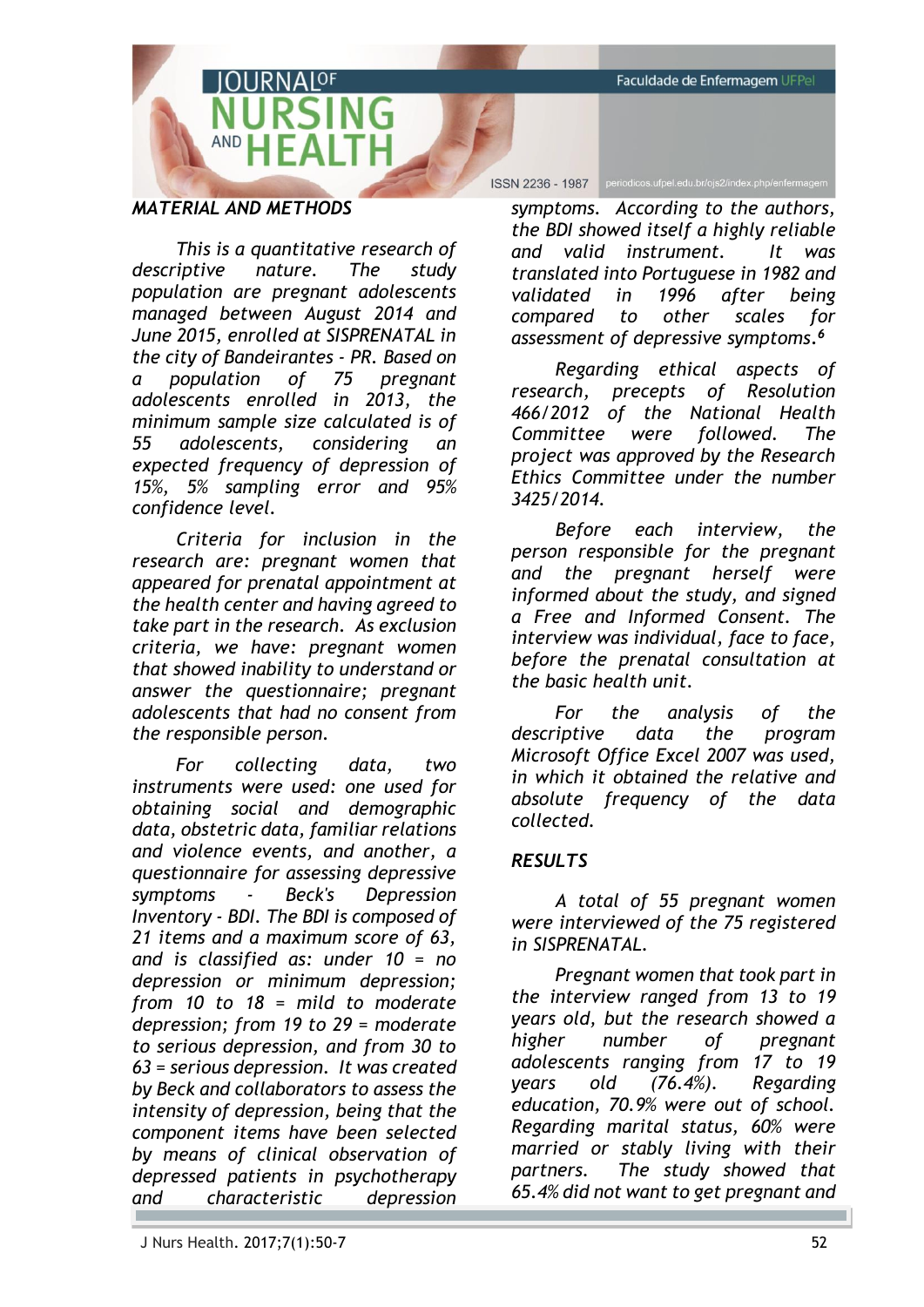

*29.1% thought about having an abortion. When informed about the pregnancy, 72.7% of families had a good reaction. It was detected that* 

*9.1% of adolescents had suffered physical violence during some period of pregnancy (Table 1).* 

|  | Table 1: Distribuition of social and demographic data, family relations and violence in pregnant |  |  |  |  |  |  |
|--|--------------------------------------------------------------------------------------------------|--|--|--|--|--|--|
|  | adolescents, Bandeirantes - PR, 2015                                                             |  |  |  |  |  |  |

| Variable                           | No. | %    |
|------------------------------------|-----|------|
| <b>Education</b>                   |     |      |
| Studying                           | 16  | 29.1 |
| Not Studying                       | 39  | 70.9 |
| <b>Marital Status</b>              |     |      |
| Married/Common-Law Marriage        | 33  | 60   |
| Single or without a partner        | 22  | 40   |
| Reason for getting pregnant        |     |      |
| Has not planned to get pregnant    | 36  | 65.4 |
| Has planned to get pregnant        | 19  | 34.5 |
| Thoughts about having an abortion  |     |      |
| Yes                                | 16  | 29.1 |
| No                                 | 39  | 70.9 |
| How did families react             |     |      |
| Good                               | 40  | 72.8 |
| Regular                            | 6   | 10.9 |
| Bad                                | 9   | 16.3 |
| Physical violence during pregnancy |     |      |
| No                                 | 50  | 90.9 |
| Yes                                | 5   | 9.1  |
| Total                              | 55  | 100  |

*Table 2 shows that 10.9% of interviewees had a previous history of depression or anxiety, and that 3.6% had one of this problems at the time* 

*of interview. It also shows that 63.6% of adolescents reported having undergone some stressful event in the last year.*

*Table 2: Pregnant adolescent data concerning history and current status of depression/anxiety, Bandeirantes, 2015*

| Depression/anxiety history            | No. | %    |
|---------------------------------------|-----|------|
| Nο                                    | 49  | 89.1 |
| Yes                                   | 6   | 10.9 |
| Current status of depression/anxiety  |     |      |
| No                                    | 53  | 96.4 |
| Yes                                   | 2   | 3.6  |
| Stressful events during the last year |     |      |
| Yes                                   | 35  | 63.6 |
| No                                    | 20  | 36.4 |
| Total                                 | 55  | 100  |

*Table 3 shows that the result of the Beck's Inventory evidenced a rate of 49.1% of pregnant adolescents with* 

*depressive symptoms, varying from mild, moderate to serious. With a higher prevalence (23.6%) of mild depression.*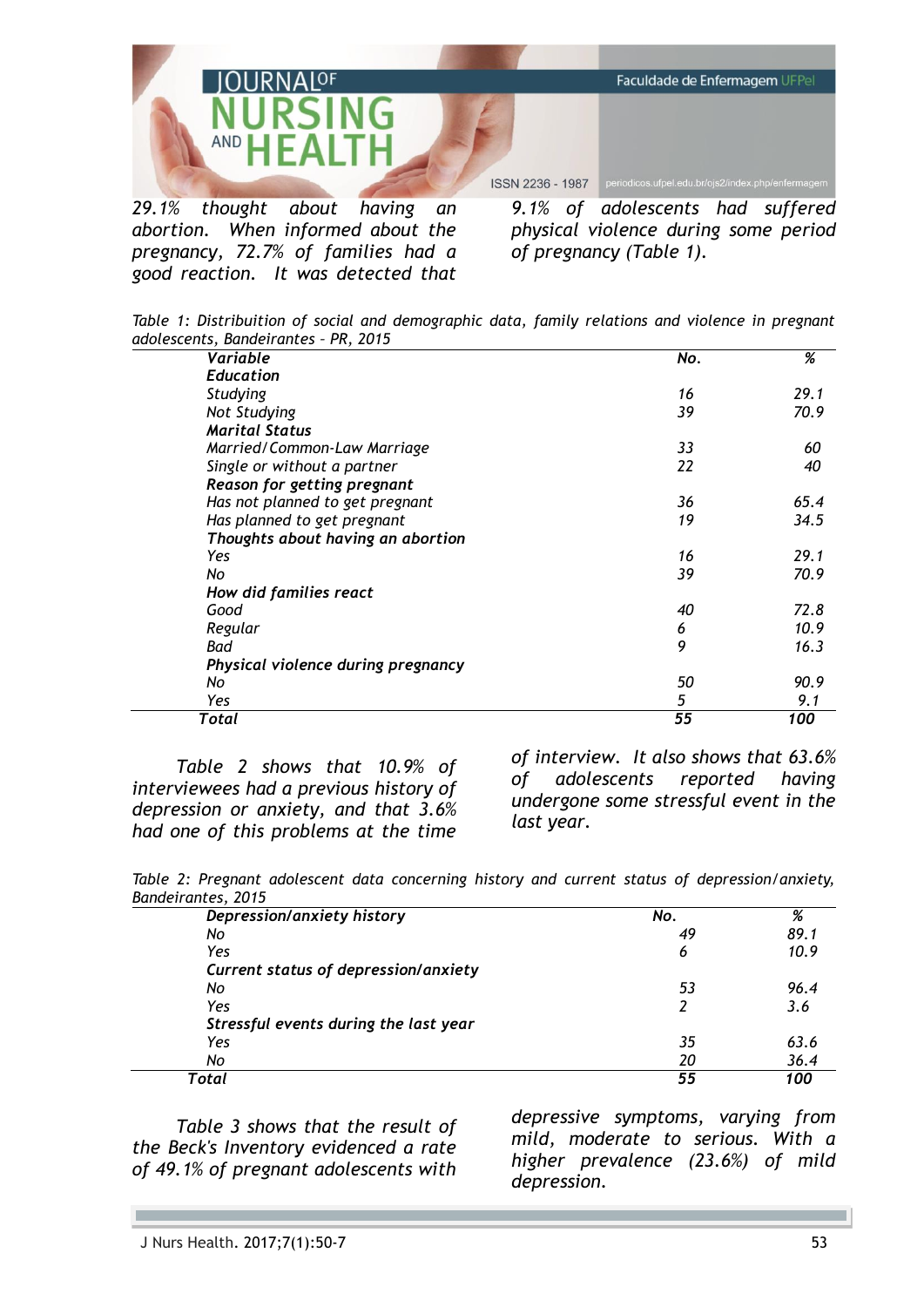

*Table 3: Intensity of depression, according to Beck's questionnaire, in pregnant adolescents, Bandeirantes, 2015*

| <b>Beck's Inventory Score</b>             | No. | %     |
|-------------------------------------------|-----|-------|
| < 10 (no depression)                      | 28  | 50.9  |
| 10 to 18 (Mild to Moderate Depression)    |     | 23.6  |
| 19 to 29 (Moderate to Serious Depression) |     | 16.4  |
| 30 to 63 (Serious Depression)             |     | 91    |
| Total                                     |     | 1 N N |

### *ARGUMENT*

*The present study shows that 70.9% of pregnant adolescents are no longer studying. Such high rate may be justified by the fact that most adolescents were within the range from 17 to 19 years old, an age where they have probably finished high school. A 30% school evasion rate was identified in another research after discovering pregnancy.<sup>7</sup>Early pregnancy becomes another important factor to school lag of youngsters, once the author considers that many adolescents leave school after becoming pregnant.<sup>8</sup>*

*Regarding marital status, 60% were married or stably living with their partners. Similar result has been found in a research performed in a teaching hospital located in Ceará, where 77.8% of adolescents reported being married or stably living with their partners.<sup>8</sup>According to the same author, early conjugal unions may put the young women in a more difficult social and economic situation, specially if their partners are also adolescents and/or unemployed. That makes them more vulnerable to other situations of social risk. Moreover, the marriage of adolescents may limit the young women to the role of mother and housewife, while school and remunerated work are postponed.* 

*Regarding motivation to get pregnant, this work revealed that 65.4% of adolescents had not planned pregnancy. Study performed in a SUS health center located in the Northern area of Rio de Janeiro showed that 36% of adolescents had not planned their pregnancy and that the major problem faced was the lack of family planning.<sup>1</sup> In another research, authors have observed that 70% of adolescents had not planned pregnancy either and were not taking contraceptive pills.<sup>9</sup>*

*This study showed that most adolescents (50.9%) were happy with pregnancy. In a study whose purpose was assessing the maternity role in the constitution of subjectivity of a group of adolescents, it was observed that out of ten participants, six (60%) [sic] had the desire to become a mother and that even the women that stated preferring to become a mother later were happy with motherhood.<sup>10</sup>*

*Regarding the fact that pregnant adolescents had thoughts about having an abortion, the current study showed that 19.1% had that thought, but have never tried. Literature shows that there is a greater incidence of abortions among adolescents.<sup>11</sup> Research has revealed that about 3.2 million unsafe abortions occur among adolescents aged 15 to 19 years. Nonacceptance on the part of the family, incentive to abortion by the partner*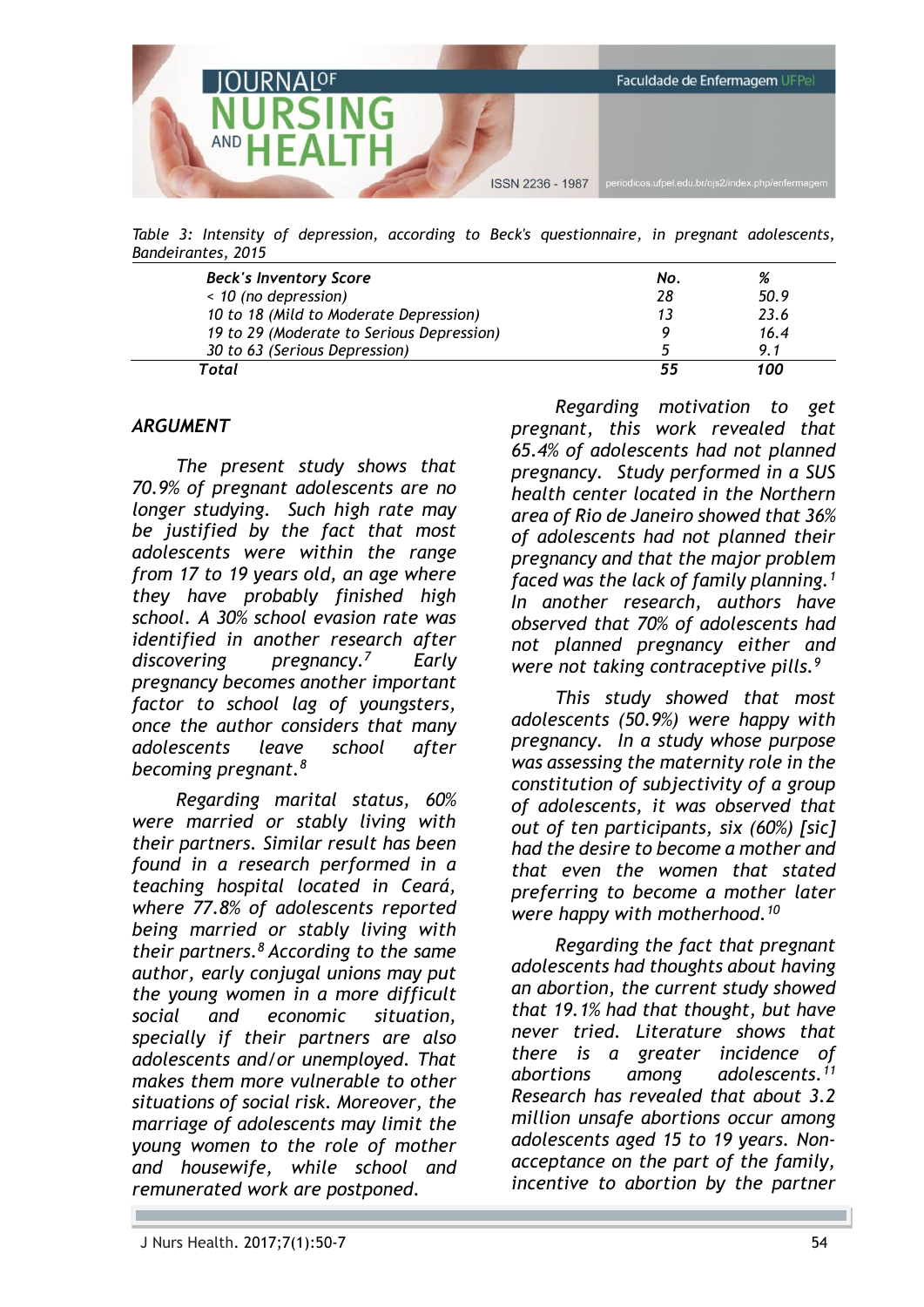Faculdade de Enfermagem UFPel

*and family, partner abandonment, social discrimination and isolation from the peer groups are factors that nourish the idea of interrupting a pregnancy.<sup>12</sup>*

*Regarding physical violence during pregnancy, 9.1% of adolescents in this study underwent some type of aggression, being that the mother of boyfriend were aggressors in 3.6% of cases. In 1.8% the aggressor was the cousin and 3.6% the adolescents did not report the aggressors. Research performed in a health center located in Rio de Janeiro detected that 7% of pregnant adolescents suffered physical violence.<sup>1</sup>The author stresses out that adolescents are major victims, due to the fact of being women and young, and that the partner is generally the aggressor.* 

*When getting pregnant, the adolescent lives a series of expectations regarding pregnancy and the baby birth , and such expectations frequently cause fear and anxiety, which are mitigated and even overcame with family support.5 In the present research, it was observed that 72.7% of families of adolescents had a good reaction with the pregnancy news. Family support has become a protective factor for the outbreak of depressive symptoms during pregnancy.<sup>1</sup>*

*Pregnant adolescents may be more vulnerable to the development of depressive syndrome, even because changes in humor and hormones are common during this phase. Bound to that, a previous report of depression may represent a risk factor to depression during pregnancy.<sup>13</sup>This study revealed that 10.9% of interviewees reported a history of* 

ISSN 2236 - 1987 periodicos.ufpel.edu.br/ojs2/index.php/enfermagem

*depression prior to the current pregnancy. Depression is typically a chronic and recurring condition; therefore, we must assume that previous history of depression is a meaningful risk factor for depression during pregnancy.<sup>11</sup>*

*This research shows that 63.6% of adolescents underwent some type of stressful event the last year. Out of these, 34.3% attributed the death of a family member of friend to a stressful event. In a study already mentioned performed by a public outpatient facility for adolescents in Rio de Janeiro, researchers detected that stressful events were associated to depression during pregnancy, and states the major events are related with accidents, conflicts with relatives, friends or in the relationship.<sup>1</sup>*

*According to some authors, frequency of depression seems to be higher among pregnant adolescents than non-adolescents14-15, and may be connected to a number of risk factors, such as: psychiatric background, low income, poor education, school evasion, undesired pregnancy, drug addiction, being single, absence of family and/or social support, stressful event, among others. <sup>1</sup> During that period, biological, psychological and social changes relating to physical growth, sexual maturity, acquisition of the reproduction capacity occur, which allow the development of an adult identity inserted in the social mean.<sup>16</sup>*

*According to the instrument used, Beck's Depression Inventory (BDI), the result for this research was that 49.1% of pregnant adolescents show depressive symptoms varying*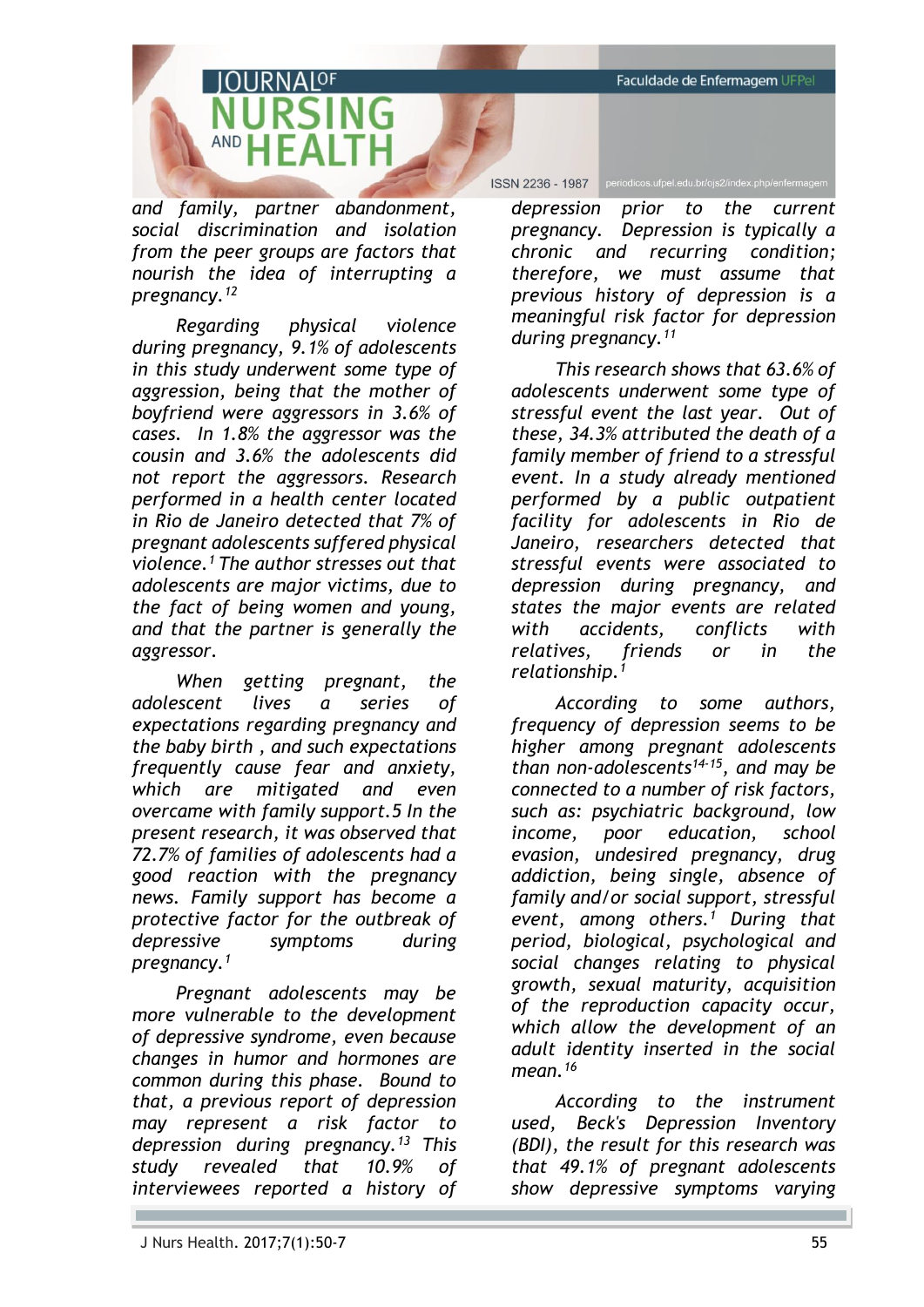Faculdade de Enfermagem UFPel

*from mild, moderate and serious. However, when questioned about the existence of some current psychiatric problem, 3.6% of pregnant adolescents stated they had some minor mental disorder, such as depression and anxiety.* 

*From the collection of data performed with high-risk pregnant adolescents, the research showed that 37.5% of them presented a mild level of depressive symptoms, with no cases of moderate or serious intensity, however, in another study, 59% of adolescents presented mild depressive symptoms, 33% with moderate symptoms and 0.8% with serious symptoms. The author justifies such symptamology occurs when there is little social support to such mothers.17- 18*

## *CONCLUSIONS*

*Prevalence of depressive symptoms in pregnant adolescents in the city of study was 9.1% for serious depression, 16.4% for moderate to serious depression, and 23.6% for mild to moderate depression.* 

*It is acknowledged that 65.4% of pregnant adolescents in this study had not planned pregnancy, and that 29.1% thought about interrupting pregnancy.* 

*Taking into account that nursing is ahead of basic care, also in the performance of low risk prenatal procedures, it is essential to enable the nurse for identifying depressive symptoms and direct the pregnant woman to specialized service. Or, yet, we may detect the presence of a mental health team in a health center, in order to assist depressed pregnant* 

ISSN 2236 - 1987 periodicos.ufpel.edu.br/ojs2/index.php/enfermagem

*women, by providing qualified and humanized care and proper treatment.*

*It is also required that the health center staff, particularly the nursing staff, is organized to deal with matters such as family planning, by informing adolescents by means of lectures at schools and even strategies within the health center, so that this group of people is reached and, therefore, minimizing undesired and early pregnancies, as well as any related grievances.* 

### **REFERÊNCIAS**

1. Pereira PK, Lovisi GM, Lima LA, Legay LF. Complicações obstétricas, eventos estressantes, violência e depressão durante a gravidez em adolescentes atendidas em unidade básica de saúde. Rev psiquiatr clin. 2010;37(5):216-22.

2. Dias, ACG, Teixeira, MAP. Gravidez na adolescência: um olhar sobre um fenômeno complexo. Paideia (Ribeirão Preto). 2010;45(20):123-31.

3. Santos NO, Benute GRG, Soares AO, Lobo RCMM, Lucia MCS. A gravidez na adolescência na favela Sururu de Capote em Maceió, Alagoas. Psicol hosp. 2014;12(2):45-64.

4. Paixão GPN, Gomes NP, Morais AC, Morais AC, Camargo CL. Descobrindose grávida: vivências de adolescentes. Cienc cuid saude. 2014 jul/set;12(3):418-24.

5. Rosseto MS, Schermann LB, Béria JU. Maternidade na adolescência: indicadores emocionais negativos e fatores associados em mães de 14 a 16 anos em Porto Alegre, RS, Brasil. Cienc saude colet. 2014;19(10):4235-46.